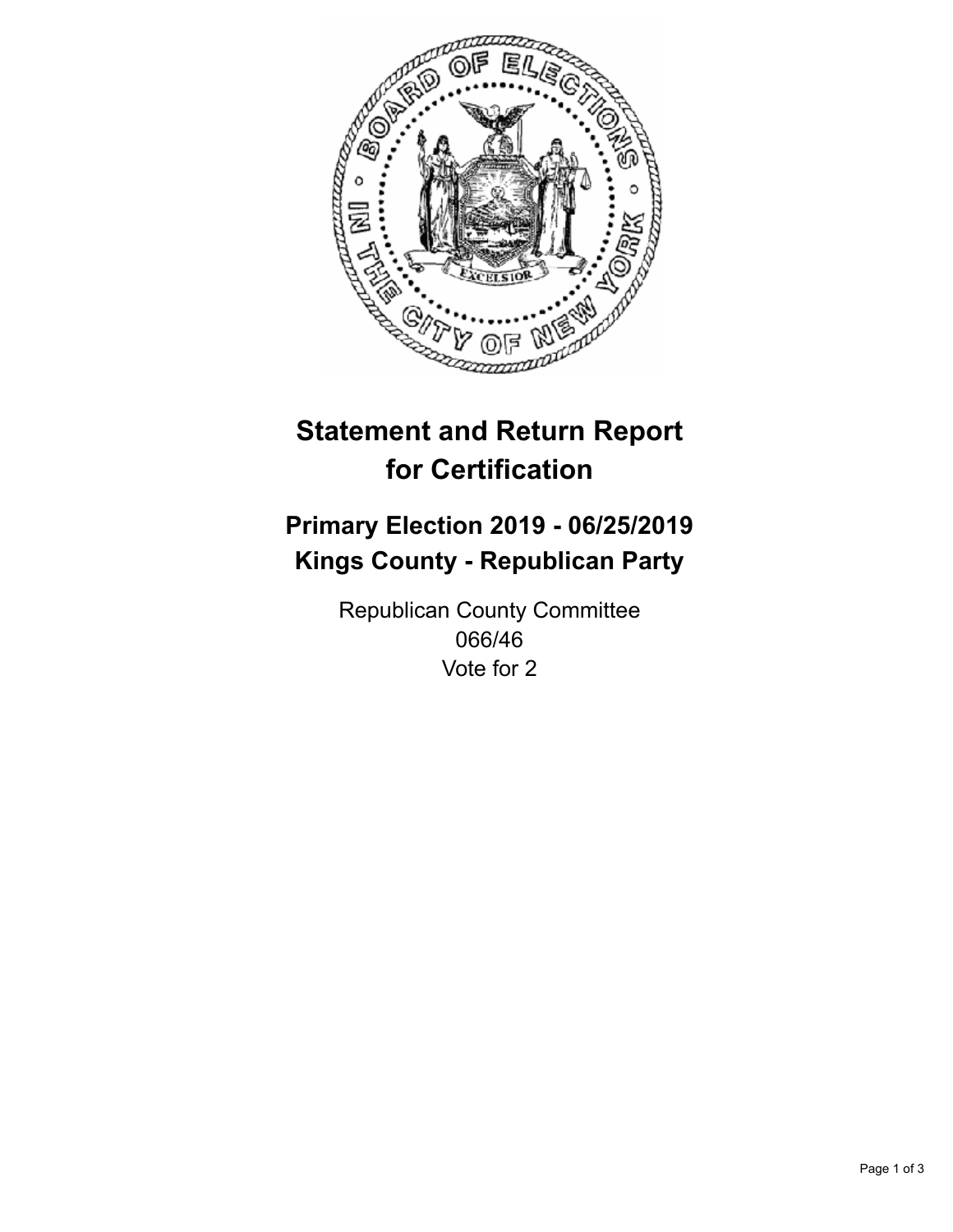

## **Assembly District 46**

| <b>PUBLIC COUNTER</b>                                    | $12 \overline{ }$ |
|----------------------------------------------------------|-------------------|
| <b>MANUALLY COUNTED EMERGENCY</b>                        | 0                 |
| ABSENTEE / MILITARY                                      | 0                 |
| AFFIDAVIT                                                | $\Omega$          |
| <b>Total Ballots</b>                                     | 12                |
| Less - Inapplicable Federal/Special Presidential Ballots | 0                 |
| <b>Total Applicable Ballots</b>                          | 12                |
| THERESA A. CICCONE                                       | 5                 |
| ROBERT A. OLIVA III                                      | 4                 |
| ANTHONY J. REGINA                                        | 7                 |
| <b>MARIA DIMAGGIO</b>                                    | 5                 |
| <b>Total Votes</b>                                       | 21                |
| Unrecorded                                               | 3                 |